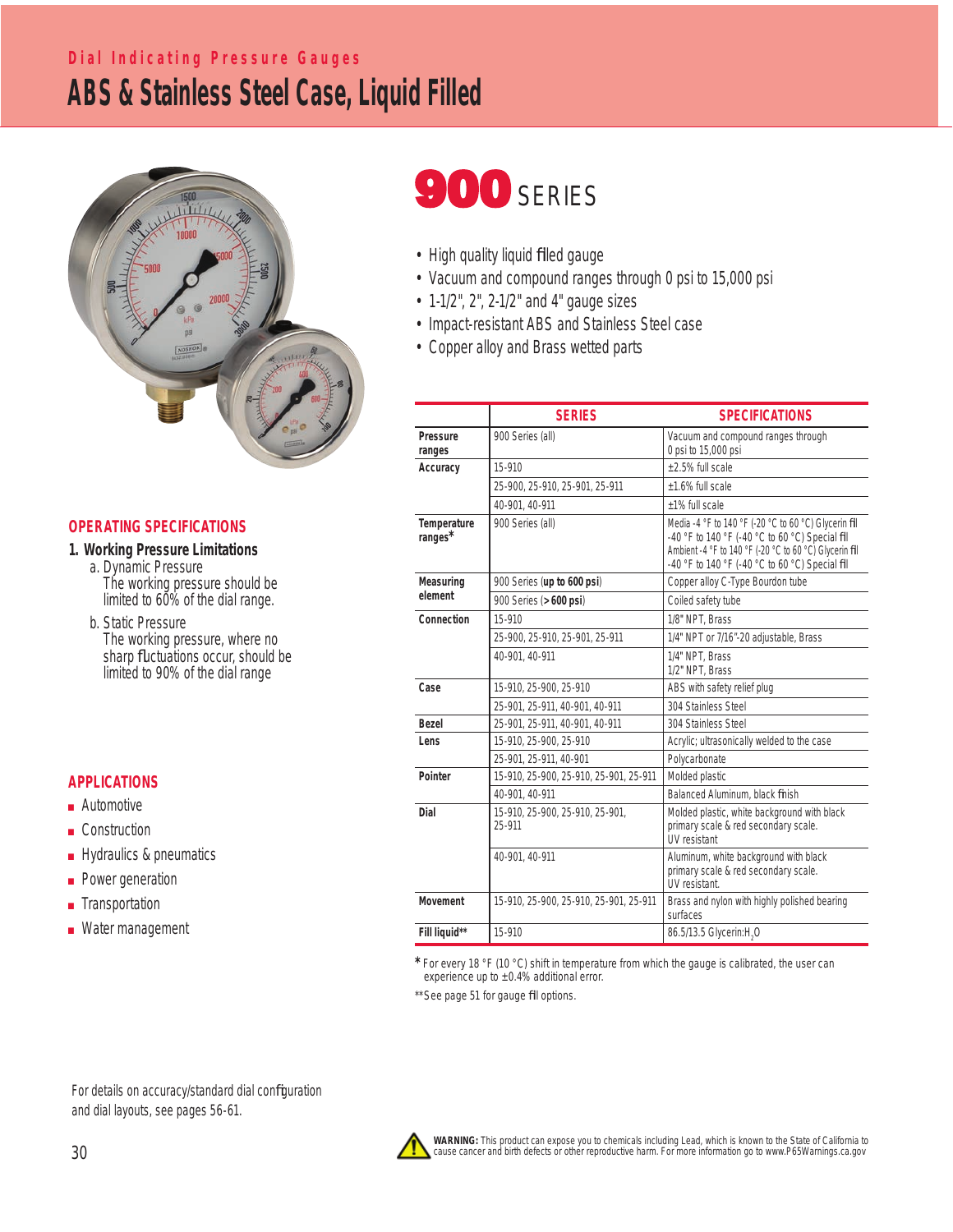| <b>ORDERING INFORMATION</b> |             |                                  |           |                                                          |             |                                |                 |                                    |
|-----------------------------|-------------|----------------------------------|-----------|----------------------------------------------------------|-------------|--------------------------------|-----------------|------------------------------------|
| <b>GAUGE SIZES</b>          |             | $15 \t1-1/2"$                    |           | $20 \t2$ "                                               |             | 25 2-1/2"                      |                 | 40 4"                              |
| <b>CASE TYPES</b>           |             | 900 ABS Case, bottom connection  |           |                                                          |             | 910 ABS Case, back connection  |                 |                                    |
|                             |             | 901 SS Case, bottom connection   |           |                                                          | 911         | SS Case, back connection       |                 |                                    |
| <b>PRESSURE</b>             |             | 30vac -30 in Hq to 0 psi         |           | 100 0 psi to 100 psi                                     |             | 5000 0 psi to 5,000 psi        |                 | 10 0 bar to 10 bar                 |
| <b>RANGES</b>               | 30/15       | -30 in Hg to 0 to 15 psi         |           | 160 0 psi to 160 psi                                     |             | 6000 0 psi to 6,000 psi        |                 | 16 0 bar to 16 bar                 |
|                             | 30/30       | -30 in Hg to 0 to 30 psi         |           | 200 0 psi to 200 psi                                     |             | 7500 0 psi to 7,500 psi        |                 | 25 0 bar to 25 bar                 |
|                             | 30/60       | -30 in Hg to 0 to 60 psi         |           | 300 0 psi to 300 psi                                     |             | 10000 0 psi to 10,000 psi      |                 | 40 0 bar to 40 bar                 |
|                             | 30/100      | -30 in Hg to 0 to 100 psi        |           | 400 0 psi to 400 psi                                     |             | 15000 0 psi to 15,000 psi      |                 | 60 0 bar to 60 bar                 |
|                             | 30/160      | -30 in Hg to 0 to 160 psi        |           | 600 0 psi to 600 psi                                     |             | $-1$ -1 bar to 0 bar           |                 | 100 0 bar to 100 bar               |
|                             |             | 30/200 -30 in Hg to 0 to 200 psi |           | 800 0 psi to 800 psi                                     |             | 1 0 bar to 1 bar               |                 | 160 0 bar to 160 bar               |
|                             | 30/300      | -30 inHq to 0 to 300 psi         |           | 1000 0 psi to 1,000 psi                                  |             | 1.6 0 bar to 1.6 bar           |                 | 250 0 bar to 250 bar               |
|                             |             | 15 0 psi to 15 psi               |           | 1500 0 psi to 1,500 psi                                  |             | 2.5 0 bar to 2.5 bar           |                 | 400 0 bar to 400 bar               |
|                             |             | 30 0 psi to 30 psi               |           | 2000 0 psi to 2,000 psi                                  |             | 4 0 bar to 4 bar               | 600             | $0$ bar to 600 bar                 |
|                             |             | 60 0 psi to 60 psi               |           | 3000 0 psi to 3,000 psi                                  |             | 6 0 bar to 6 bar               |                 | 1000 0 bar to 1,000 bar            |
| <b>SCALE OPTIONS</b>        |             | psi psi single scale             |           | psi/kg/cm <sup>2</sup> psi/kg/cm <sup>2</sup> dual scale |             | bar/psi bar/psi dual scale     |                 | psi/kPa psi/kPa dual scale         |
|                             |             | psi/bar psi/bar dual scale       |           |                                                          |             |                                |                 |                                    |
| <b>CONNECTION SIZES</b>     | 1/8         | <b>1/8" NPT</b>                  |           | 1/4 1/4" NPT                                             |             | 1/2 1/2" NPT                   |                 | SST SAE J1926-3:7/16-20 Adjustable |
| <b>OPTIONS</b>              | <b>PMC</b>  | Steel Panel Mount Clamp          | AP        | Adjustable Pointer                                       | <b>SSFF</b> | 304SS Front Flange             | BP <sub>3</sub> | Brass Press Fit Orifice 0.3 mm     |
|                             | <b>SPMC</b> | 304SS Panel Mount Clamp          | MIP       | Maximum Indicating Pointer                               | <b>SSRF</b> | 304SS Rear Flange              | BT <sub>5</sub> | Brass Threaded Orifice 0.5 mm      |
|                             | <b>SSBU</b> | Stainless Steel Bezel & U-clamp  | <b>SP</b> | <b>Red Set Pointer</b>                                   | LM          | Laser Marking                  | BT <sub>8</sub> | Brass Threaded Orifice 0.8 mm      |
|                             | <b>SSB</b>  | <b>Stainless Steel Bezel</b>     |           | <b>SG</b> Safety Glass Lens                              | ST          | <b>Stainless Steel Tagging</b> |                 |                                    |
|                             |             | <b>SSCR</b> 304SS Cover Ring     |           | <b>BLFF</b> Black Front Flange                           |             |                                |                 |                                    |

 **Please consult your local NOSHOK Distributor or NOSHOK, Inc. for availability and delivery information.**

 **NOTE:** Refer to 900 Series Options & Accessories chart on page 53 for availability by series number. \* Includes FKM o-ring



| EXAMPLE                                                |  | 25 - 910 - 1000 - psi/kPa - 1/4 - PMC |  |
|--------------------------------------------------------|--|---------------------------------------|--|
|                                                        |  |                                       |  |
|                                                        |  |                                       |  |
| Case type  ABS case, liquid filled, back connection_   |  |                                       |  |
| Pressure range & scale option  0 psi to 1,000 psi/kPa_ |  |                                       |  |
|                                                        |  |                                       |  |
| Option                                                 |  |                                       |  |

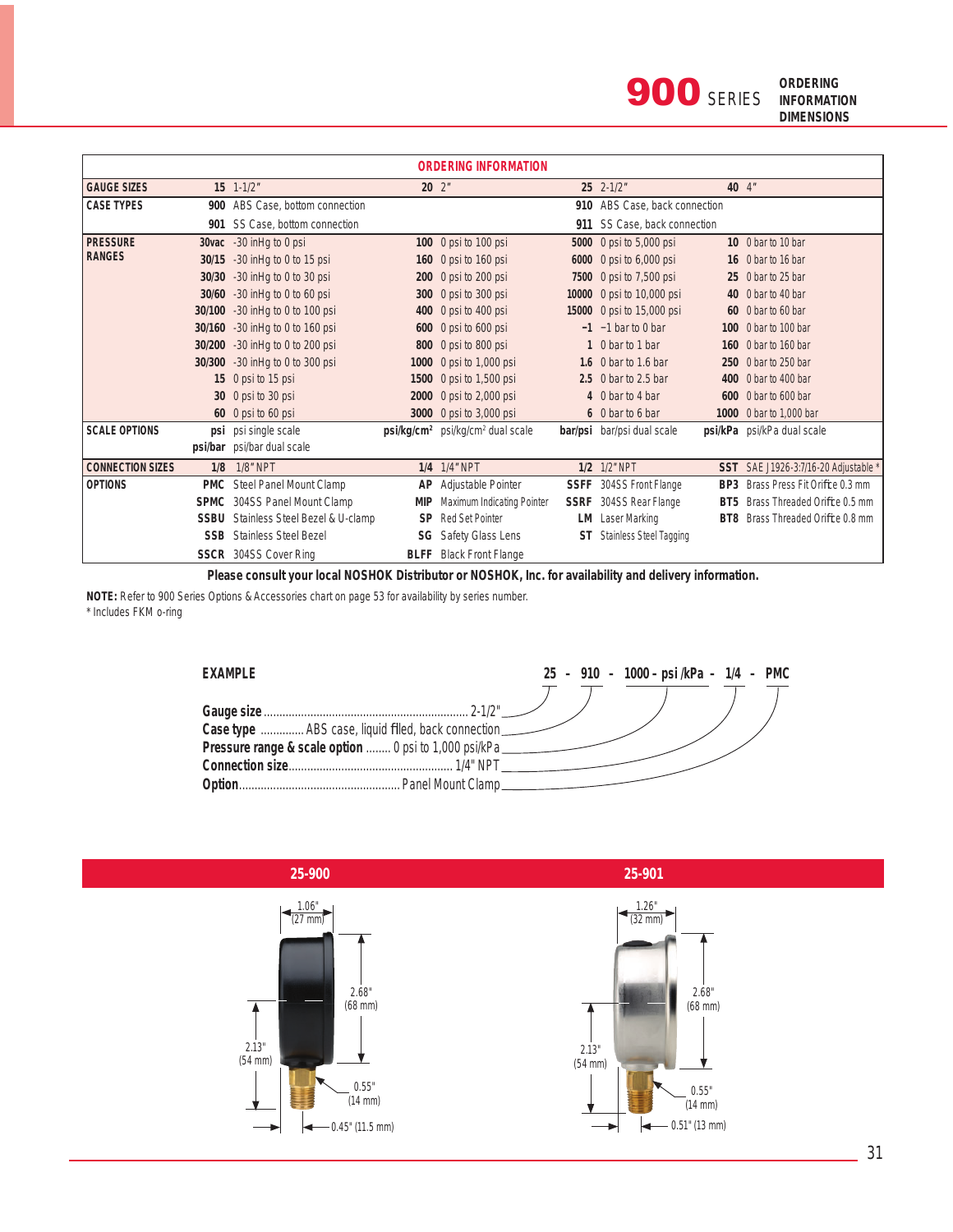## **Dimensions Dial Indicating Pressure Gauges**



 **40-901 40-911**